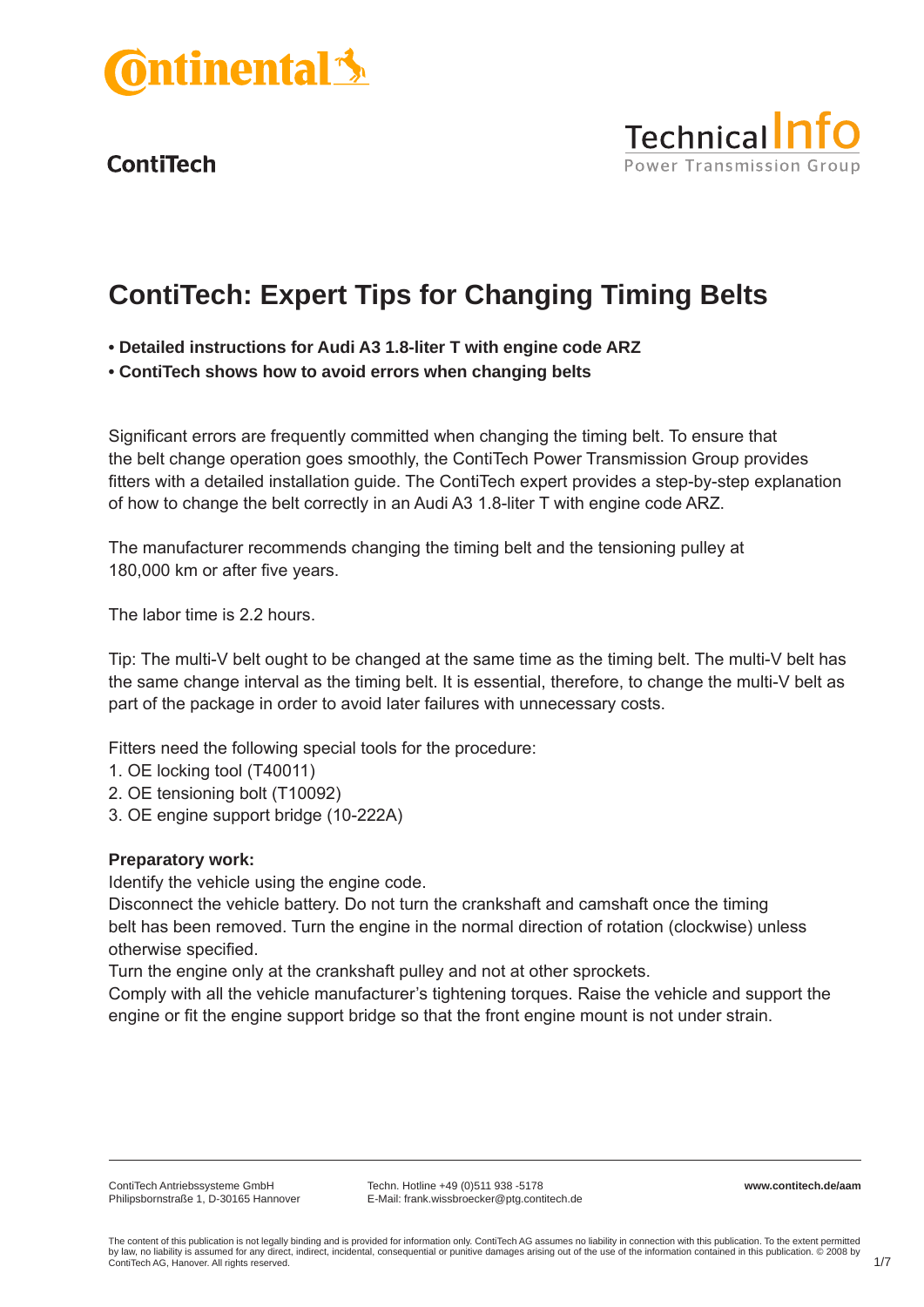



#### **Removal – camshaft belt:**

1. Set valve timings to TDC mark of cylinder 1.

2. Mark (notch) on camshaft pulley must align with mark (notch) on rear timing belt guard (Fig. 1).





ContiTech Antriebssysteme GmbH Philipsbornstraße 1, D-30165 Hannover

Techn. Hotline +49 (0)511 938 -5178 E-Mail: frank.wissbroecker@ptg.contitech.de **www.contitech.de/aam**

Technical<sup>n</sup>

**Power Transmission Group**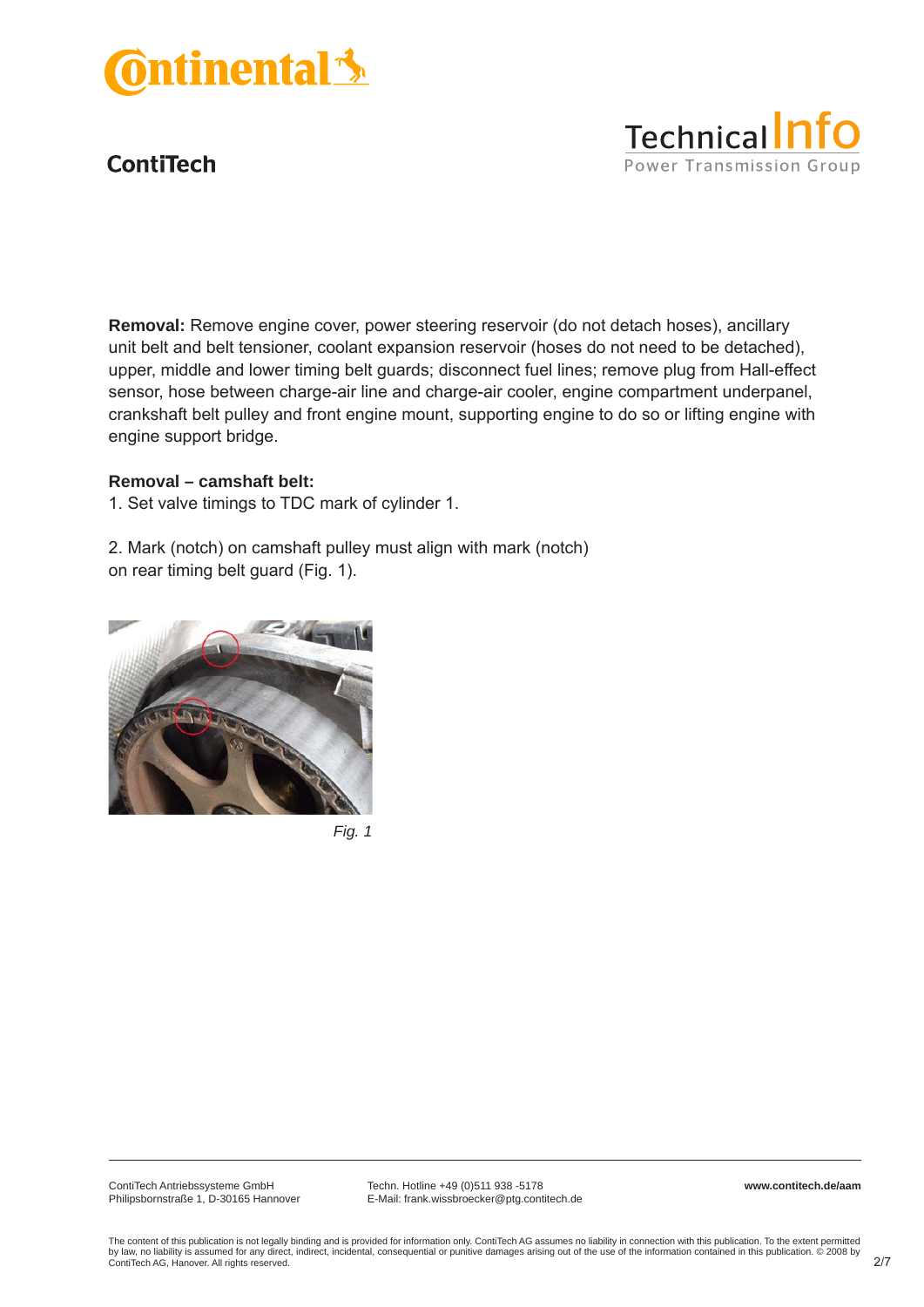

3. Check crankshaft mark. To do so, remove rubber plug from torque converter housing (Figs. 2, 3, 4). Mark (notch) on flywheel must align with mark (projection) of opening (Fig. 5).





**Technical nfo** 

**Power Transmission Group** 



*Fig. 4*





ContiTech Antriebssysteme GmbH Philipsbornstraße 1, D-30165 Hannover

Techn. Hotline +49 (0)511 938 -5178 E-Mail: frank.wissbroecker@ptg.contitech.de **www.contitech.de/aam**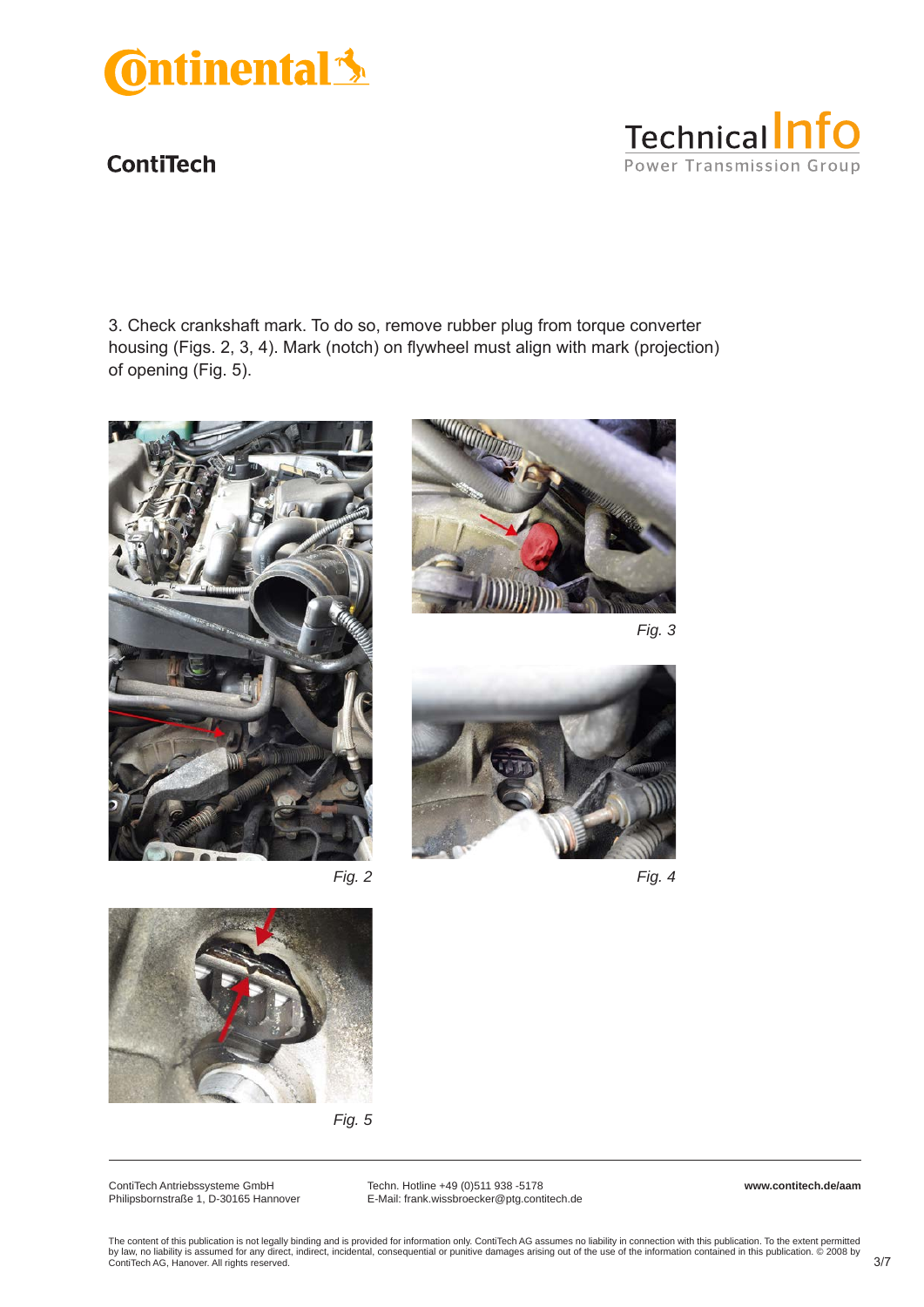





*Fig. 6 Fig. 7*



**Technical nfo** 

**Power Transmission Group** 









*Fig. 9*

ContiTech Antriebssysteme GmbH Philipsbornstraße 1, D-30165 Hannover

Techn. Hotline +49 (0)511 938 -5178 E-Mail: frank.wissbroecker@ptg.contitech.de **www.contitech.de/aam**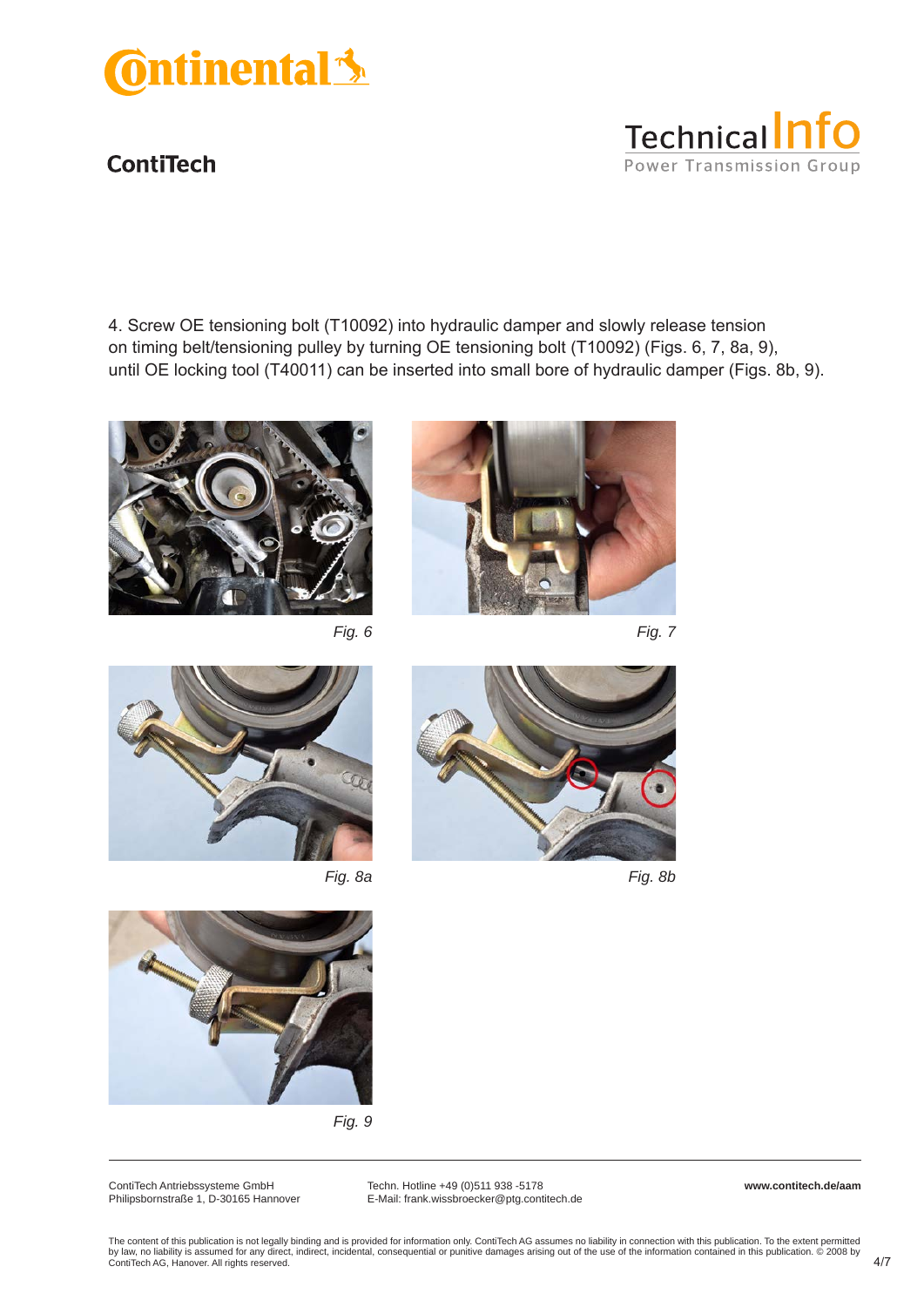



5. Timing belt can now be removed (Fig. 10).



*Fig. 10*

#### **Installation – camshaft belt:**

1. Screw OE tensioning bolt (T10092) into new hydraulic damper (Fig. 11).



*Fig. 11*

ContiTech Antriebssysteme GmbH Philipsbornstraße 1, D-30165 Hannover

Techn. Hotline +49 (0)511 938 -5178 E-Mail: frank.wissbroecker@ptg.contitech.de **www.contitech.de/aam**

The content of this publication is not legally binding and is provided for information only. ContiTech AG assumes no liability in connection with this publication. To the extent permitted<br>by law, no liability is assumed f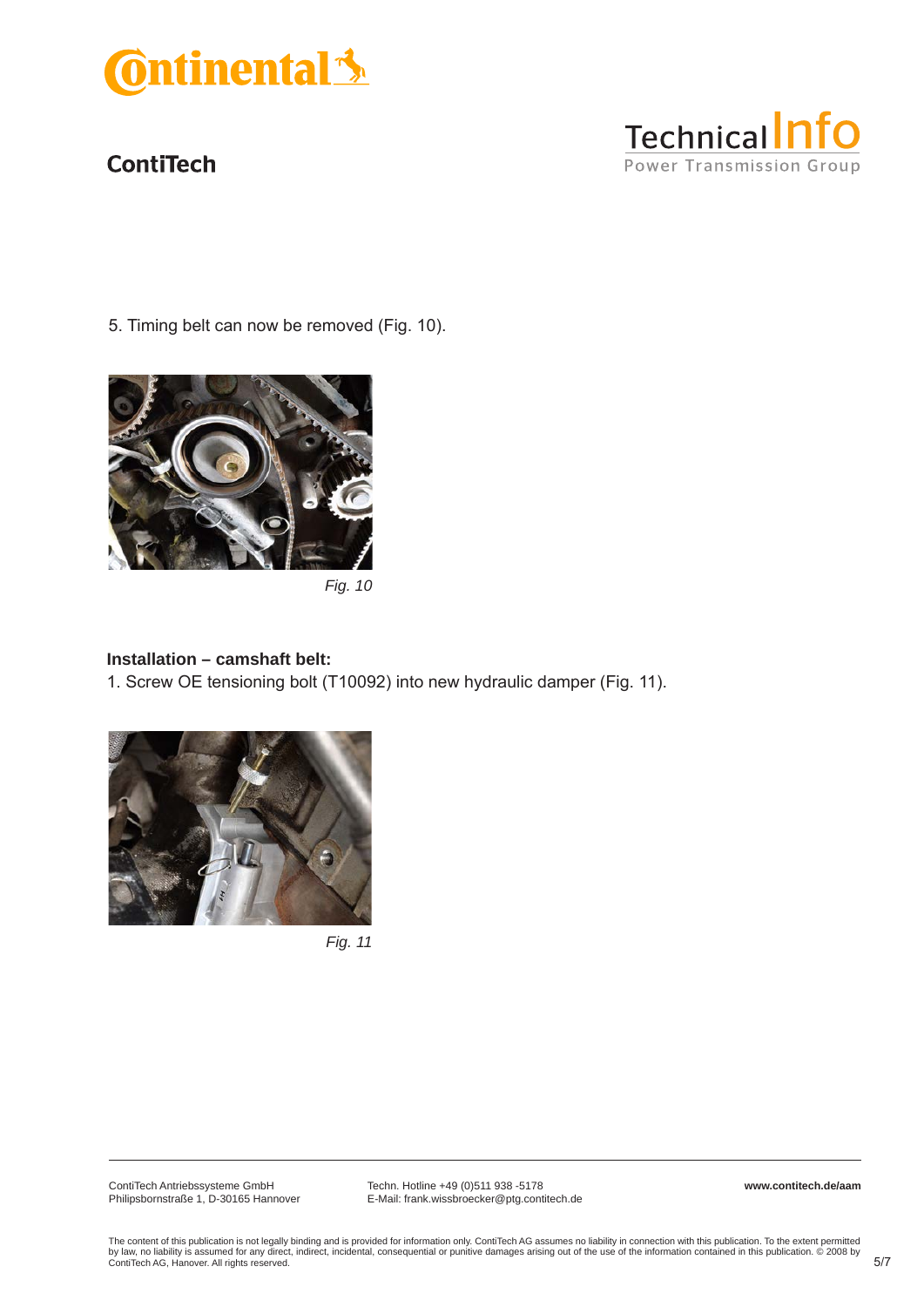



2. Fit new tensioning pulley (27Nm) and new hydraulic damper (15Nm) and tighten OE tensioning bolt (T10092) such that locking tool will be easy to remove later from new hydraulic damper (Fig. 12). **Do not withdraw locking pin until timing belt and tensioning pulley are correctly installed! Hydraulic damper may only be actuated with tensioning bolt. Pressing together with vise or pliers could damage hydraulic damper.** 



*Fig. 12*

3. Fit timing belt on crankshaft pulley, starting clockwise. **Take care to ensure that timing belt is not kinked during fitting! Timing belt must be tight between sprockets on tight side.** 

4. Tension timing belt by withdrawing locking pin of hydraulic damper and removing OE tensioning bolt (T10092). Tension is set by hydraulic damper. There are no other marks on tensioning pulley.

ContiTech Antriebssysteme GmbH Philipsbornstraße 1, D-30165 Hannover

Techn. Hotline +49 (0)511 938 -5178 E-Mail: frank.wissbroecker@ptg.contitech.de **www.contitech.de/aam**